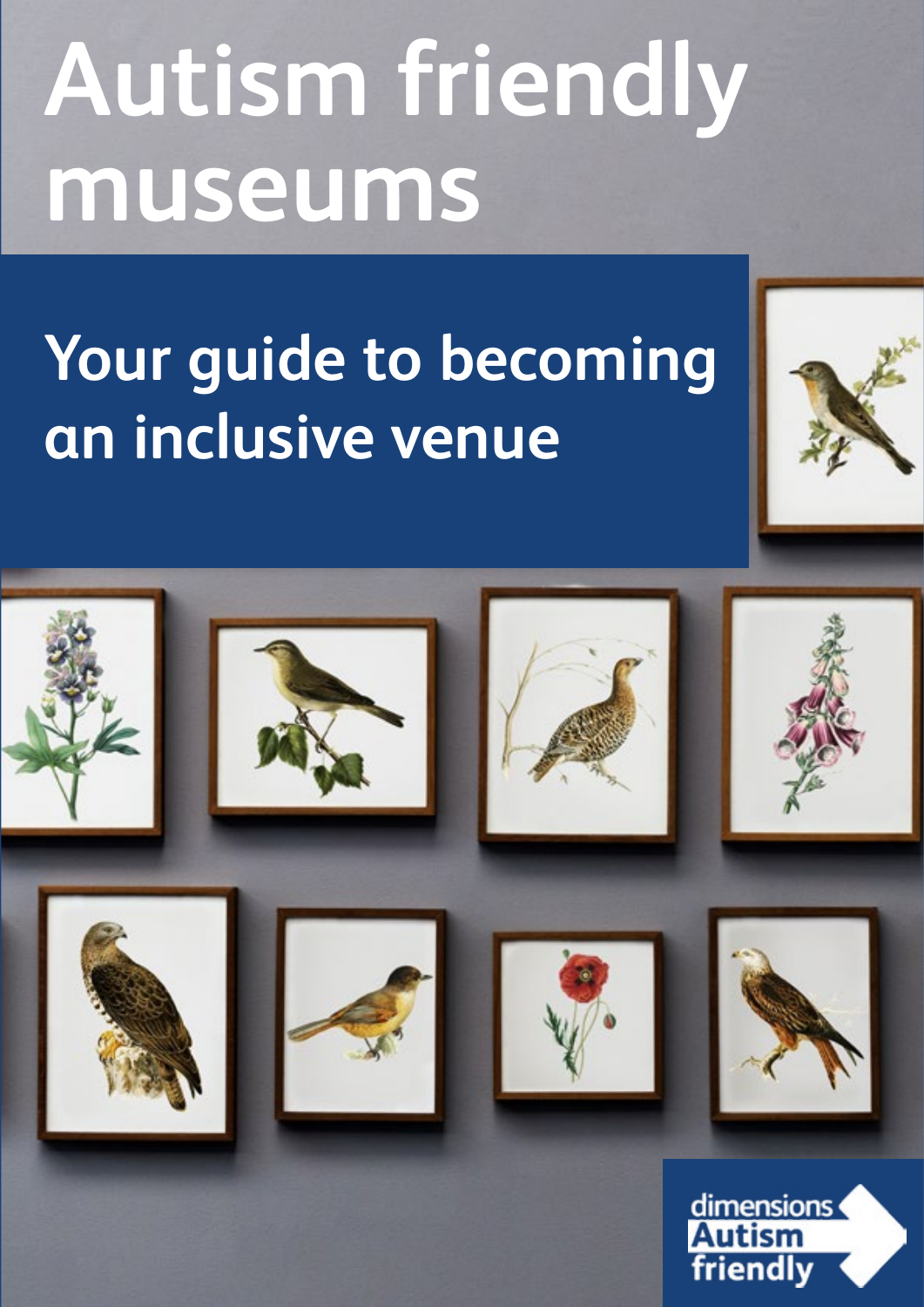## **In this guide...**

| Welcome                                    | 3                              |
|--------------------------------------------|--------------------------------|
| <b>Understanding autism</b>                |                                |
| <b>What is sensory overload?</b>           | $\frac{4}{5}$<br>6             |
| Communicating with people who have autism  |                                |
| Your sensory friendly environment          | <u>9</u>                       |
| Let everyone know you're autism friendly   | 10                             |
| <b>Share information</b>                   | 11                             |
| Provide signs, instructions and equipment  | 11                             |
| <b>Going a step further</b>                | 14                             |
| <b>Provide specific times</b>              | 14                             |
| Create a private space                     | 14                             |
| Create a sensory space                     | 15                             |
| Host autism specific events                | 15                             |
| <b>Promoting your autism friendly work</b> |                                |
| <b>Promoting nationally</b>                |                                |
| Promoting on social media                  | 18                             |
| <b>Promoting locally</b>                   | 18                             |
| Where to find local services               | 19                             |
| <b>Thank you</b>                           | <u> 20</u>                     |
| <b>Contact Dimensions</b>                  | $\overline{\overline{\bf 20}}$ |

dimensions<br>Autism<br>friendly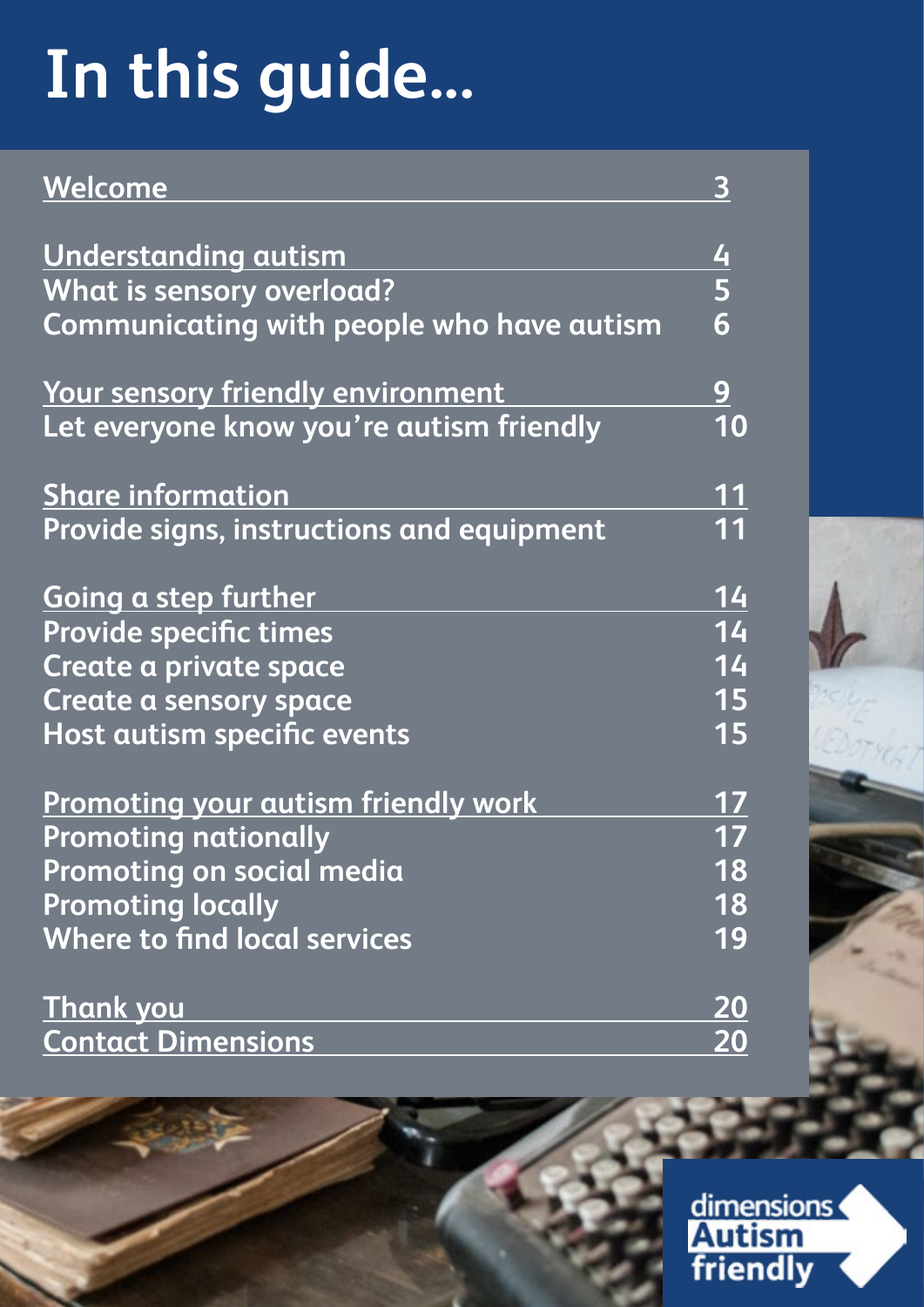## <span id="page-2-0"></span>**Welcome**

In 2011 we, Dimensions, started our first autism friendly project: autism friendly cinema screenings. Since then, we're pleased to see more and more environments becoming autism friendly.

We want a society where all opportunities are open for people with autism, where they can enjoy their local facilities and venues with minimal anxiety and stress and where no one looks on with judgment.

Museums are crucial for understanding local history, enjoying artwork and exhibitions and provide a fun and engaging learning experience for people of all ages.

dimensions

friendly

We hope this quide will provide you with the knowledge and tools you need to confidently welcome customers on the autism spectrum.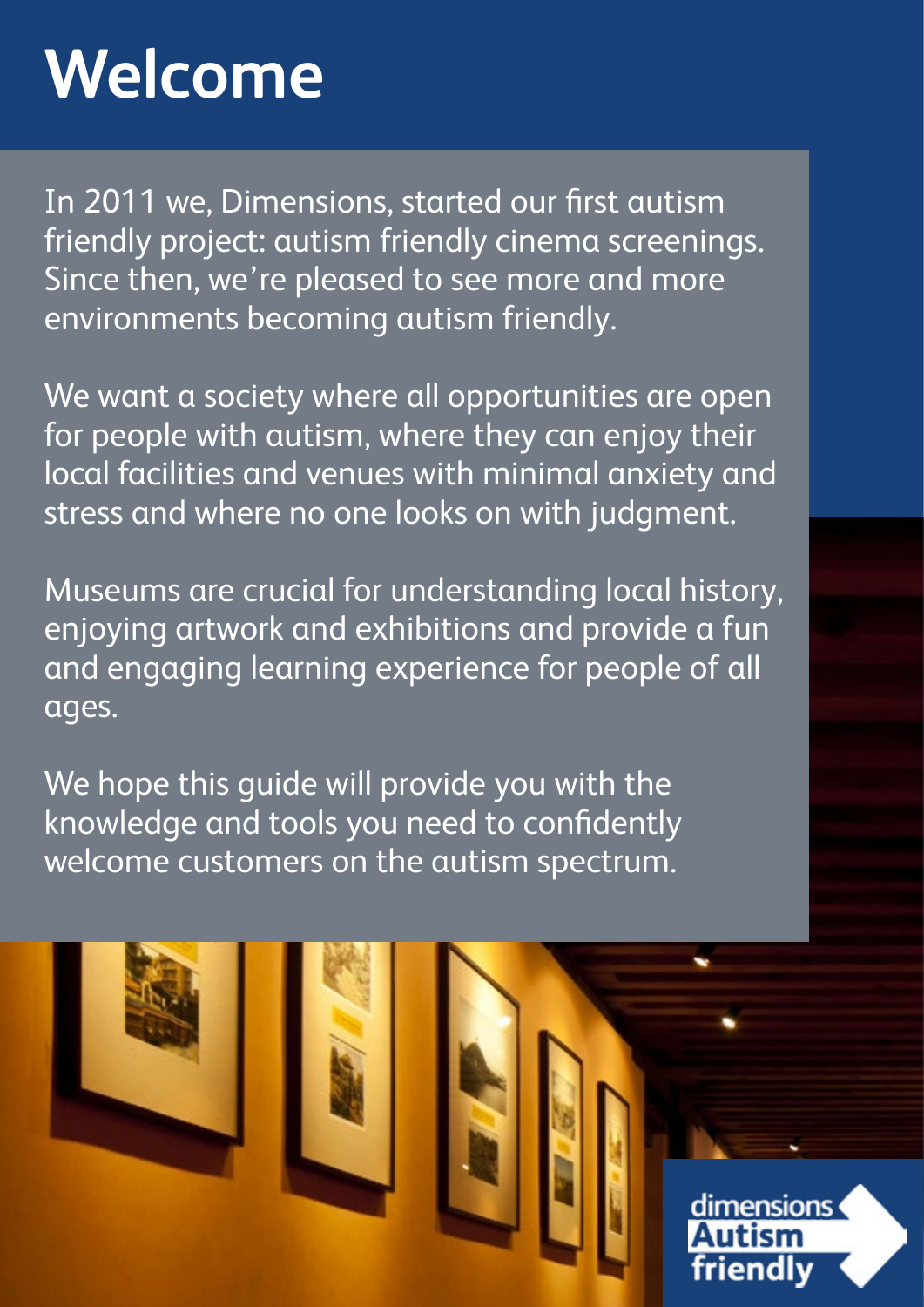## <span id="page-3-0"></span>**Understanding autism**

It's estimated that 1 in 100 people across the country have autism - that's around 700,000\* - and that it touches the lives of 2.7 million people per day.

Autism is a lifelong developmental condition that affects how a person senses the world. Too much sensory input can be overwhelming; it can affect how people communicate and, because it's a spectrum condition, everyone experiences it differently and no two people are the same.

This means they can have difficulty with:

- Social communication (making their thoughts understood)
- Social interaction (knowing social rules)
- Social imagination (predicting what others think)
- Processing sensory input (lights, sounds, smells and textures can be too overwhelming).

While it appears to affect more men than women, research shows women tend to "mask" it and sometimes aren't diagnosed until adulthood\*\*.

Masking is a term used to describe when people with autism mimic, or replicate, behaviour from their non-autistic peers without fully understanding their behaviour.

\*https://www.autism.org.uk/about/ | \*\*https://www.spectrumnews.org/



dimensions **Autism** friendly

**4**

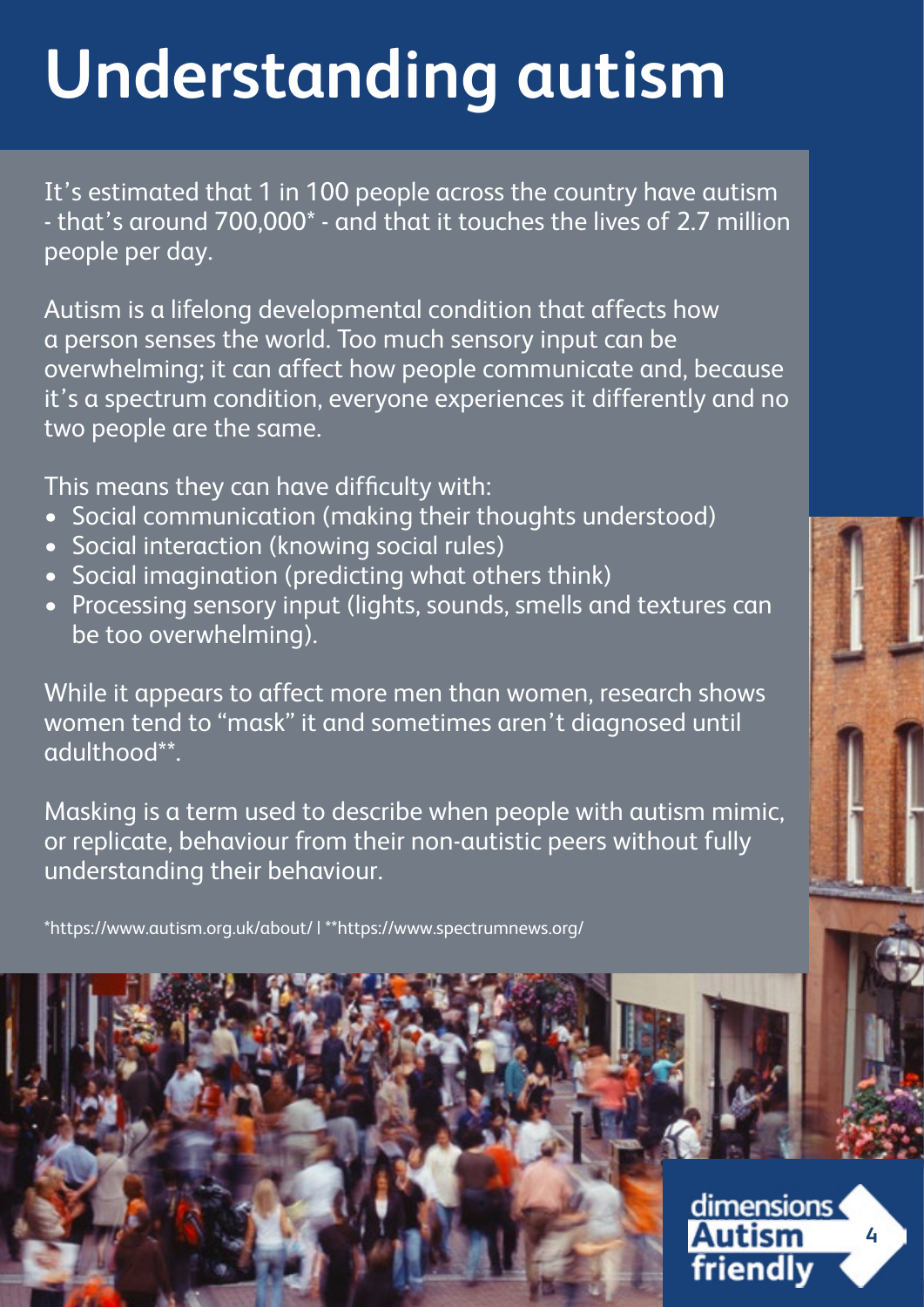### <span id="page-4-0"></span>**What is sensory overload?**

People with autism can find it difficult to supress background input and being able to focus on making decisions or listening to your instructions. Imagine trying to do long division in your head at a music concert.

Too much input can cause sensory overload. This is why routine, reduced sensory input and clear instructions and choices can really help your customers who have autism.

Sensory overload can cause a meltdown – where the person reacts in an erratic way. They may thrash around on the floor crying or shouting. If you see someone having a meltdown, clear the area of potential hazards and try to make the environment less stimulating. Ask the person who's with them, or wait for them to calm down, and ask if there's anything you can do to help.

Sensory overload can also cause shutdown – where the person closes their senses and themselves off. They may not move, speak or respond when engaged with.

If you see someone who has shutdown, give them space and quiet, and make sure someone is around to help when it finishes.

#### **Suggested videos**

- $\triangleright$  [Watch videos on Dimensions autism friendly playlist](https://www.youtube.com/playlist?list=PL8bhQ9jH6VpSqL8sClHjMWlQvX7DYUfmk)
- $D$  [Watch this video from the BBC for a short introduction to autism](https://www.youtube.com/watch?v=ejpWWP1HNGQ&t=80s)

 $\triangleright$  [Watch this video about sensory sensitivities](https://www.youtube.com/watch?v=KmDGvquzn2k&t=3s)

Everyone with autism experiences things differently. Someone might be hypersensitive to sound. Someone else might be hypersensitive to silence. Someone might find patterns confusing or painful, so some customers might need warning for an an ornate tiled floor, tapestry or painting.dimensions



**5**

**Autism** 

friendly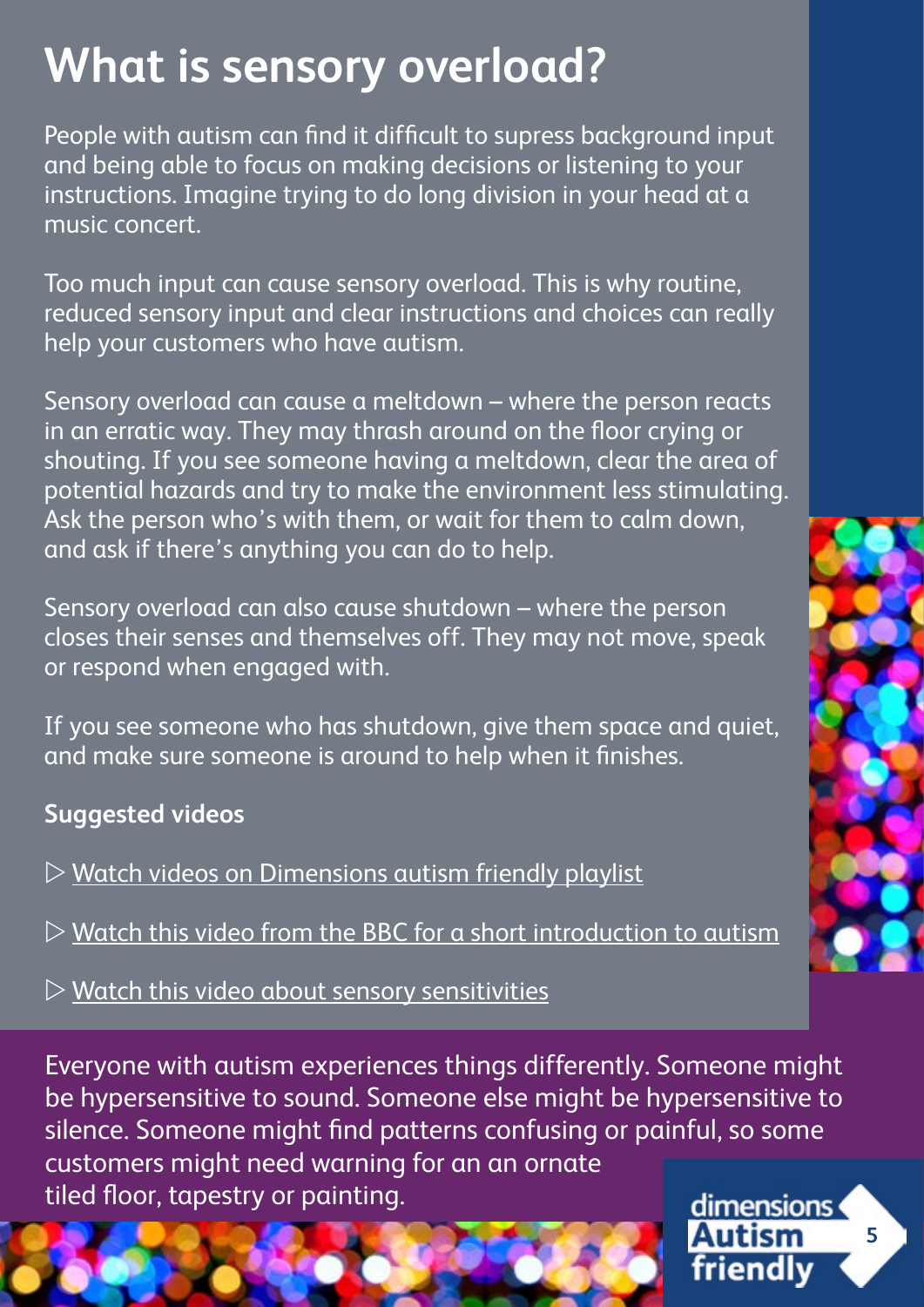### <span id="page-5-0"></span>**Communicating with people who have autism**

Everybody experiences autism differently, so you will find your customers prefer to be communicated with differently too.

But, Dimensions consultant, James, can give you a little insight into his world.

### **Meet James**

### "

My name is James Gauntlett, I'm 13 and I have Asperger's Syndrome, which is a form of autism.

I love science and engineering and finding out how things work.

I have hyper and hypo sensitive sensory processing disorder and for me that means that I experience sensory input different to others.

For example, sounds are louder, smells are stronger and lights are brighter. So it makes going to public places very difficult and can make me anxious and exhausted.

I have selective mutism which means that I can talk but find it difficult to speak to strangers, particularly when stressed.

I have thought about how you can help people with autism when they visit your museum. Here are my tips for autism friendly museums...

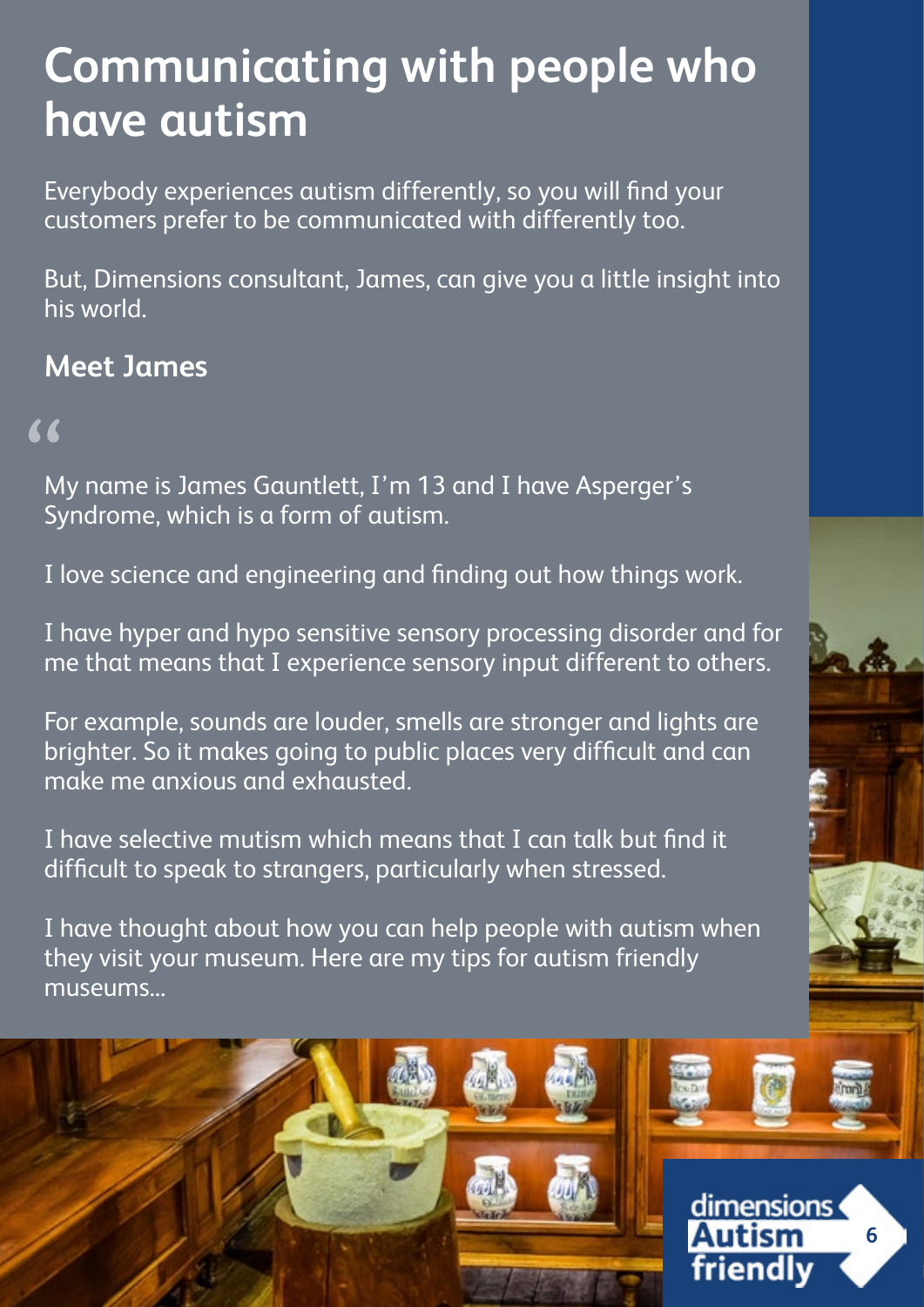#### **- Eye contact -**

Don't expect eye contact - it's not always comfortable and autistic people can find it hard to concentrate on the conversation.

### **- Listen -**

Don't assume silence is because of a lack of understanding. Some autistic people can find it difficult to talk, while others can talk quite a lot about topics or areas they have an interest in or know a lot about.

#### **- Patience -**

Autistic people can find it hard to block out background noise, lights and colours to focus on the conversation, so allow at least six seconds of thinking time. My brain is busy processing lots of information so give me time to think about what you asked.

### **- Help them to choose -**

Lots of options can be overwhelming so say, "Shall I show you where the art gallery is?" or "Would you like to see our exhibition on history or art?" Try not to give too much information if it's not necessary and give information in advance.

### **- Help plan -**

Try to be specific but don't make promises you can't keep, such as explaining how the museum is usually quiet at this time, but sometimes groups do come in.

### **- Empathy -**

Some autistic people can say hurtful or rude things when stressed but please don't take it personally, they might be having trouble communicating their distress.

Also, autistic people can have very keen empathy for others and really emotional or realistic scenes can be distressing. It would help me to know what to expect, maybe by looking at photos before I visit.

dimensions **Autism 7** friendly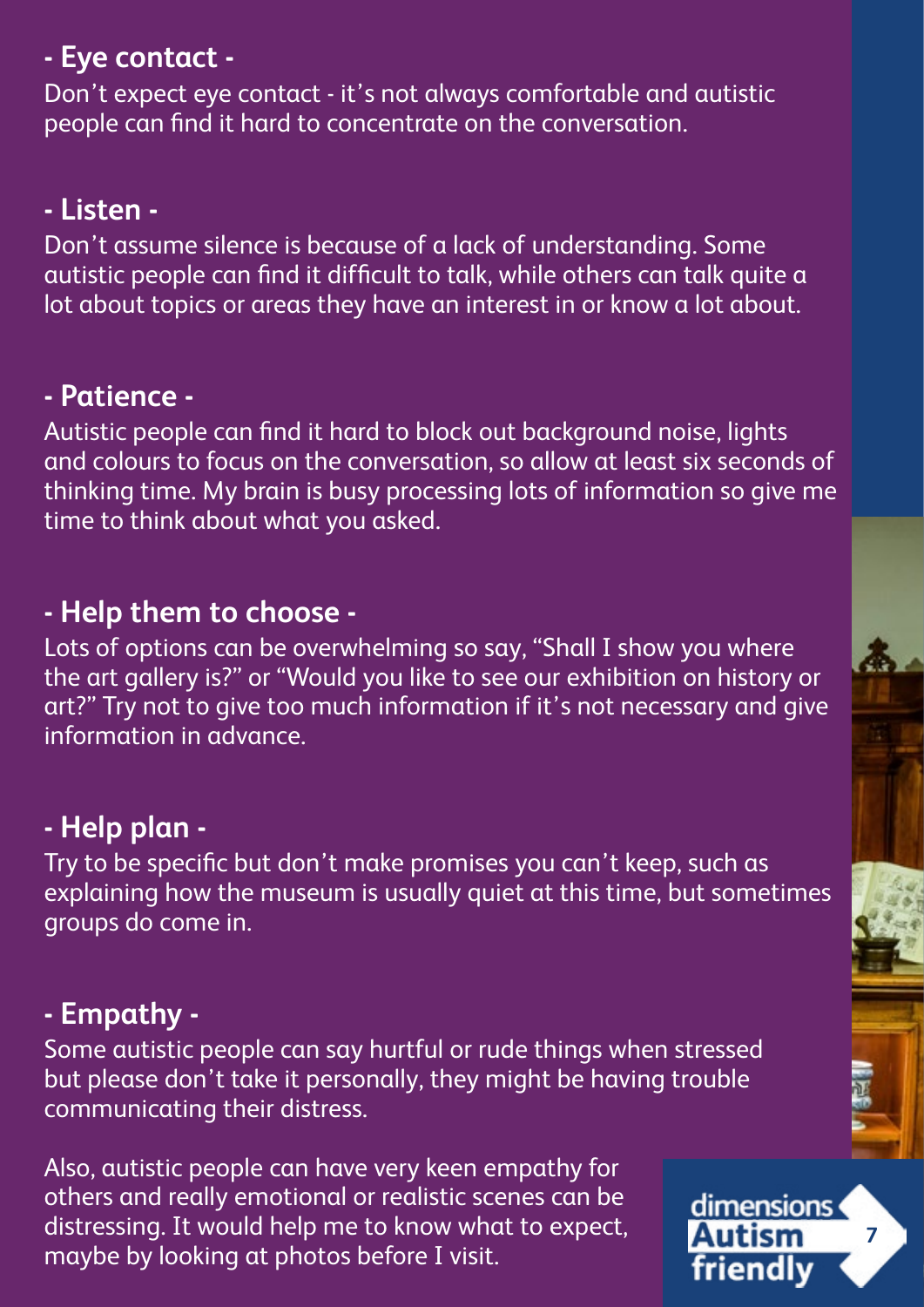#### **- Don't rely on words -**

Learn basic Makaton (spoken sign language that also uses symbols) such as paintings, artwork, and statues. Or use signs with images (such as a picture frame for artwork and colour coded areas of the museum).

There are a number of videos and guides available to help learn basic Makaton. You don't need to be fluent, but knowing a few words can really help show your understanding and enthusiasm.

### **- Think literally -**

Avoid jargon, slang and metaphors. Just simply say what you mean.

### **- Independence -**

Put up plenty of signs and provide information online before they visit, to reduce the need to ask for help. Some autistic people may dislike things that most people enjoy (such as interactive exhibits) so provide a good guide with plenty of photos.

Make a note of noises, smells, lights and whether the atmosphere changes in a room, for example darkness, moving mannequins, sound effects.

Autistic people know what things they don't like so a good guide will help plan their day better.

#### **- Personal space -**

Some people with autism do not like being touched, it can cause a lot of stress and anxiety.

Everyone's experience of autism is different so be aware that some people find it hard to understand personal space and they might want to hug you or take your hand. If you don't want this then please gently and firmly tell them what they should do instead.



dimensions **Autism** friendly

**8**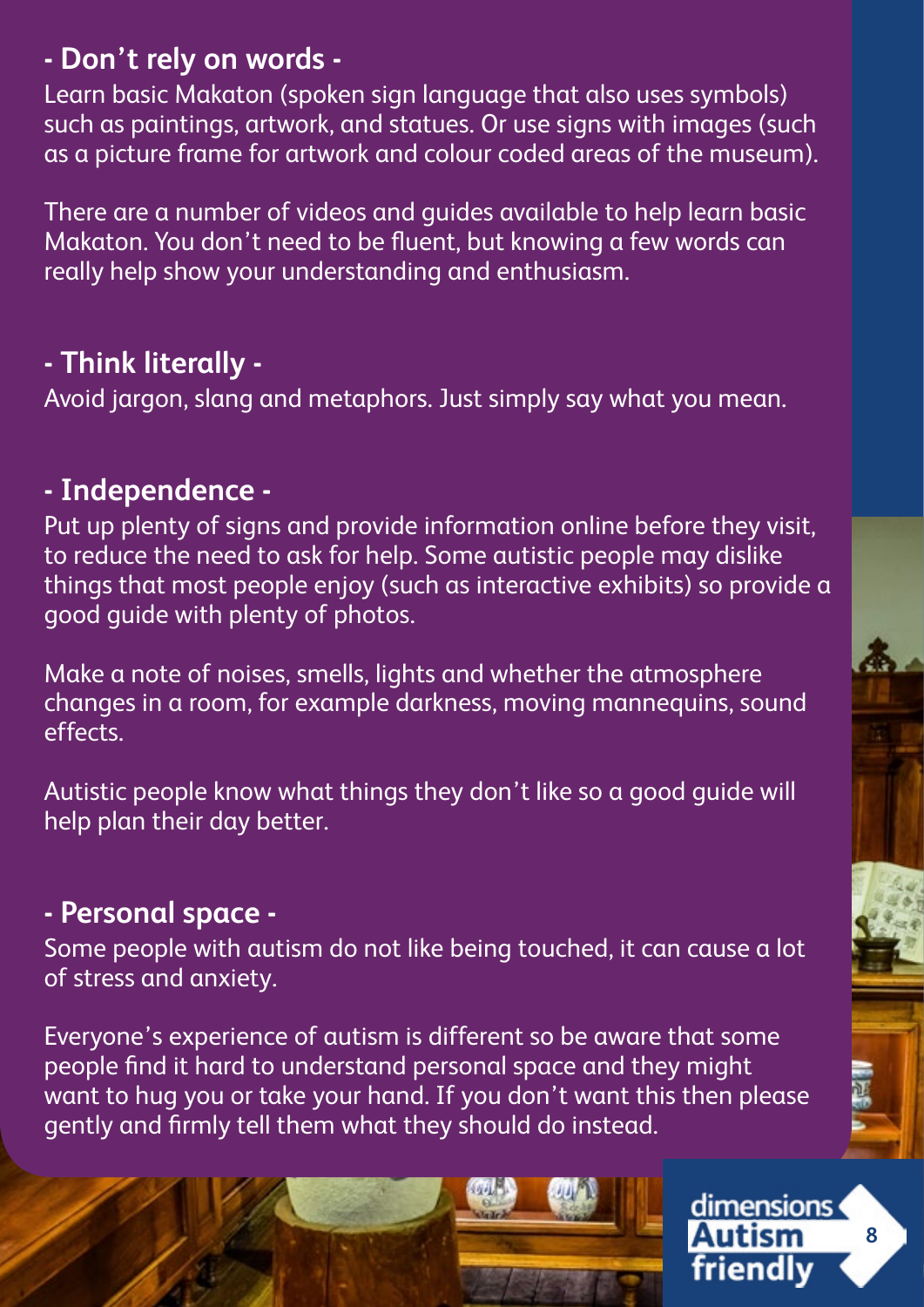## <span id="page-8-0"></span>**Your sensory friendly environment**

Museums are generally considered quiet places, which can deter some people with autism from attending. They're afraid of disturbing the peace.

Museums can sometimes be in old buildings too – old buildings can be cold in places and have different smells.

For many people, the main causes of sensory overload are noise, movement, lights and smell. Social interaction can also really increase stress.

You know your museum best – think about the quiet and busy times and make this clear in information about the museum: online and offline. Make it clear if there will be a change in the environment, such as temperature, brightness or smell.

Some old buildings also have heavy doors – think about customers in, or who have someone pushing them in, a wheelchair and prop the doors open or have someone available to help.

Small things can also make a big difference – try to reduce excess noise, such as hand-dryers in the toilets and put up warnings where noise can't be reduced.

Where you can't make changes to the environment itself, provide as much guidance and signs as possible. This will help customers feel prepared.

While many people with autism need a quiet environment, they make noise themselves. People might talk to themselves or others, they are easily excitable and might move around.

It should be clear to other customers that your museum

dimensions **Autism 9** friendly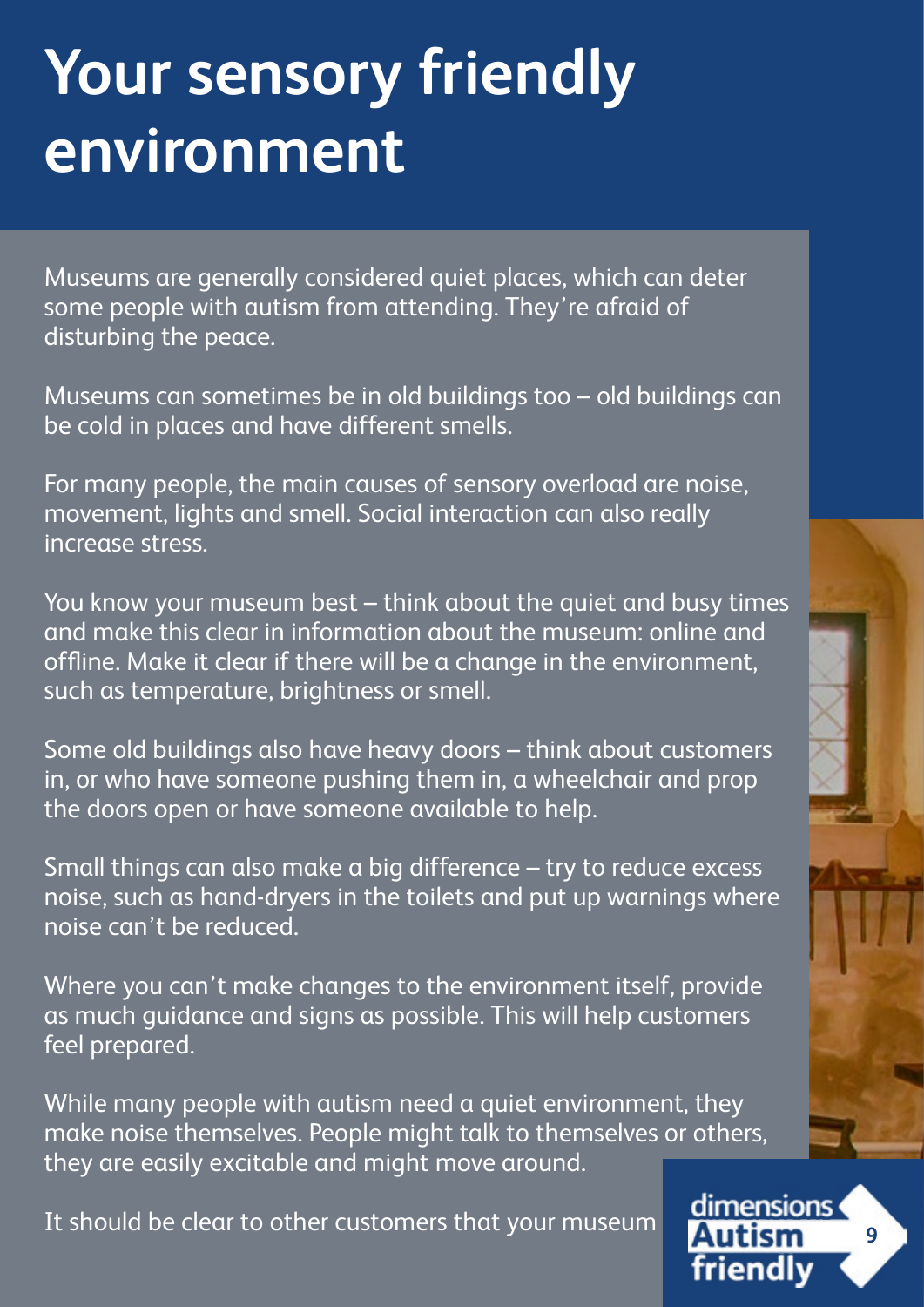<span id="page-9-0"></span>is autism friendly, and that includes tolerance of certain levels of noise and acceptance of different behaviours.

Your staff teams should see this as an opportunity to help raise public understanding about autism. Encourage them to explain to other customers what being autism friendly means, and by hosting special events too.

### **Let everyone know you're an autism friendly environment**

In our 2018 survey, we found that one of the most important things people with autism and their carers want is understanding.

They want to know they're in a safe and inclusive place where people won't judge them.

Make it clear to all customers – those with autism and those without – that you are an autism friendly museum.

Share the adjustments you have made and the resources and support you have available, but encourage customers to talk to members of staff to find out more.

Use this as an opportunity to share your knowledge and understanding, all while providing security and reassurance to your autistic customers.



dimensions **Autism 10** friendly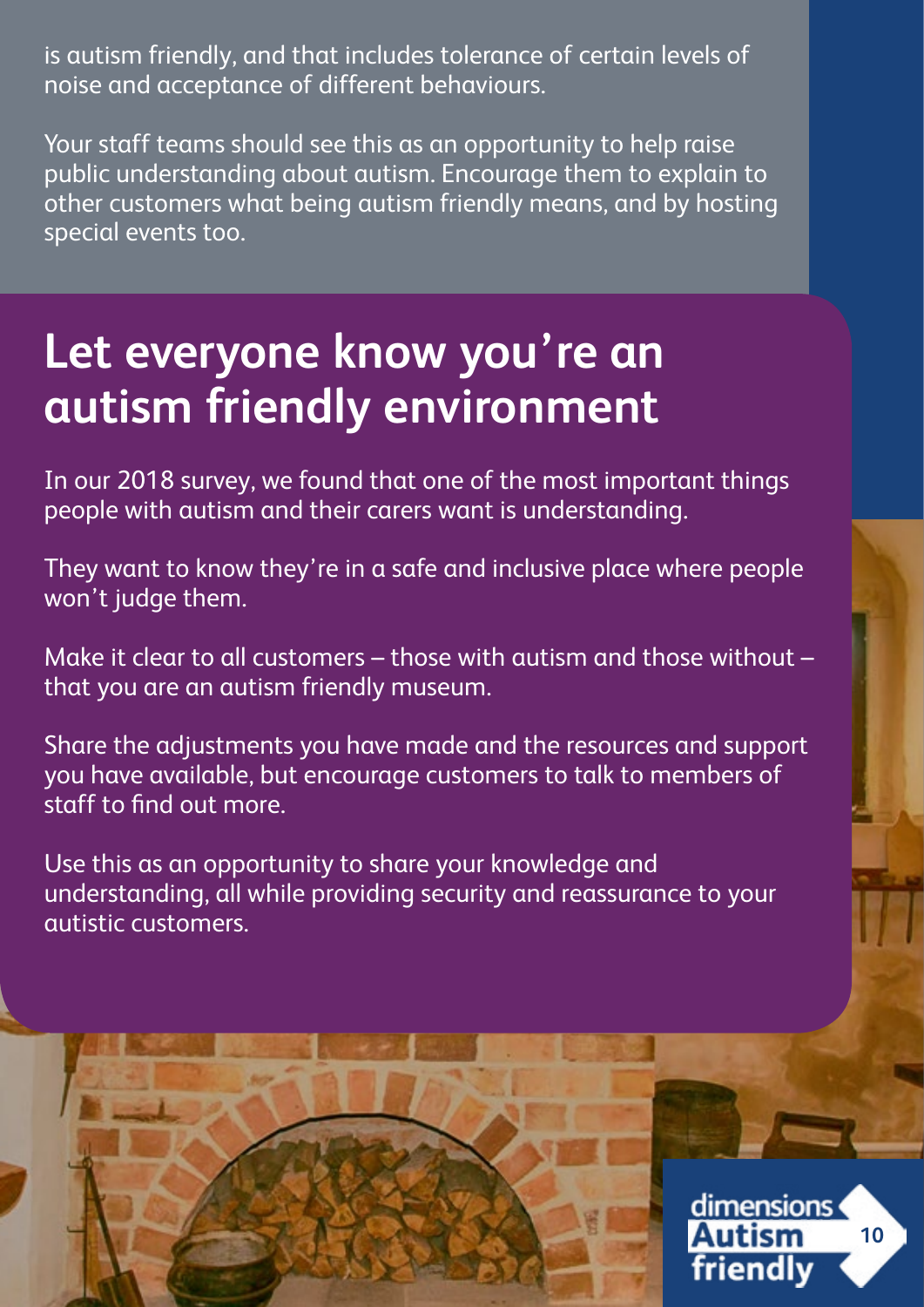## <span id="page-10-0"></span> **Share information**

### **Provide signs, guidance and instructions**

Many people with autism hate uncertainty.

They need to have absolute confidence, before entering an environment, about where to go, what to do and what the schedule is.

You can really help them, and the person who supports them.

In signs and guides, try to:

- keep imagery and language consistent
- avoid adjectives and keep language clear and concise
- use clear images that relate to the message you're trying to **convey**
- avoid bright colours and think carefully about contrasts
- remember your audience will include autistic adults too so don't just aim to appeal to children.





dimensions **11** friendly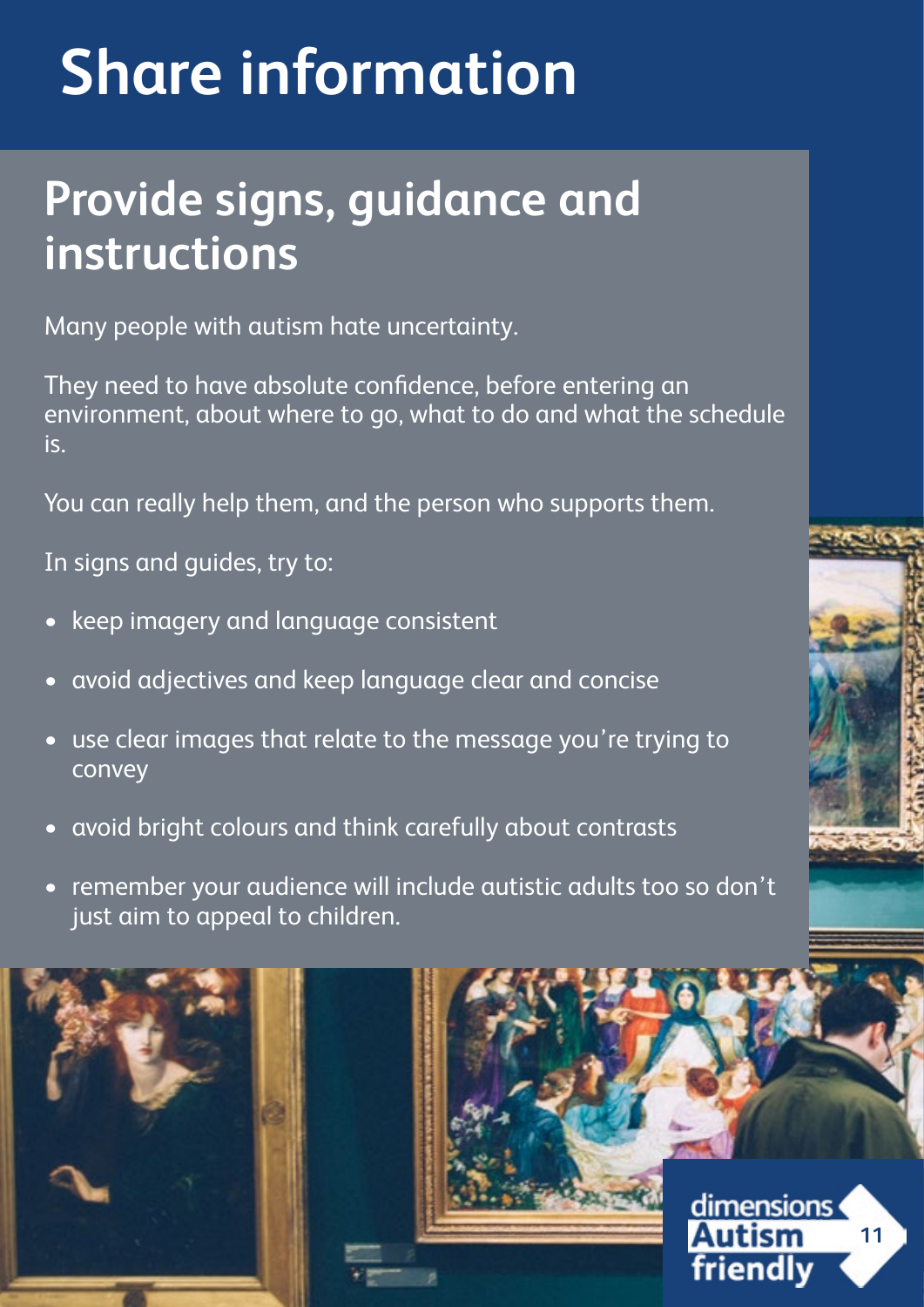#### **- Before customers arrive -**

- Have a map of your museum available on your website and lots of photos.
- Share a social story about what they can expect from their trip to the museum and tailor each one for times of the day (where it might be busier) and events etc.

There's a social story template available to download from [Dimensions website.](http://www.dimensions-uk.org/autismmuseums)

• Create a video walk-through of the museum which explains what to expect in each room.

#### **- When customers arrive -**

- Have a map of your museum available at the entrance and printed versions available for customers to take.
- Make as much information about the museum available as possible: on your website and as printed signs and leaflets customers can take home.

Think about opening days/times, busy and quiet times, regular events, what to expect on their first visit (e.g. what's in each room) and even introductions to the staff team.

- If there's a large party or a school trip booked in, make it clear when customers arrive or even share the schedule for future bookings in advance.
- Make it clear what's free, what customers have to pay to see and what it means to make a donation.
- Make sensory equipment, such as ear defenders, available at the counter.

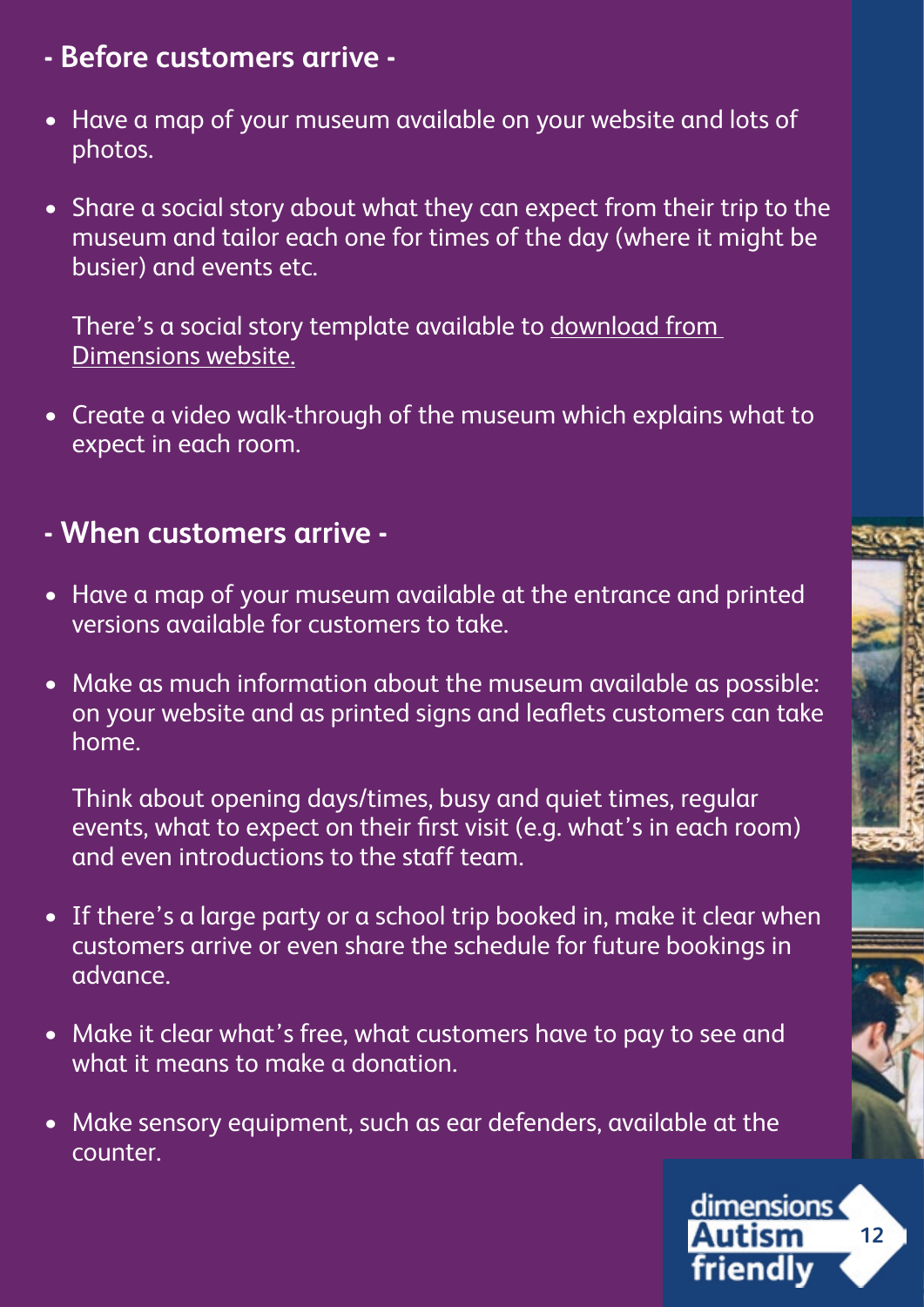### **- Navigating the museum -**

- Have a clear route customers can follow museums can be like mazes sometimes so suggest a route with arrows and (if possible) footprint stickers on the floor.
- Signpost the different sections using visual imagery and colour code different sections of the museum.
- Put clear signs on the entrance to each room explaining what's in there.
- Put clear signs directing to the exit and toilets.
- Do you have a café? Make sure there's space for wheelchair users, put menus and prices on every table and provide a wide range of seating (benches, chairs, comfy seats, even beanbags).

### **- Understanding what to do -**

- Have clear 'Do not touch' and 'Please touch' signs.
- Put up clear signs saying where they can't take food or drink.
- Put up information about interactive exhibitions: what to expect, what to do and what they can and can't touch.

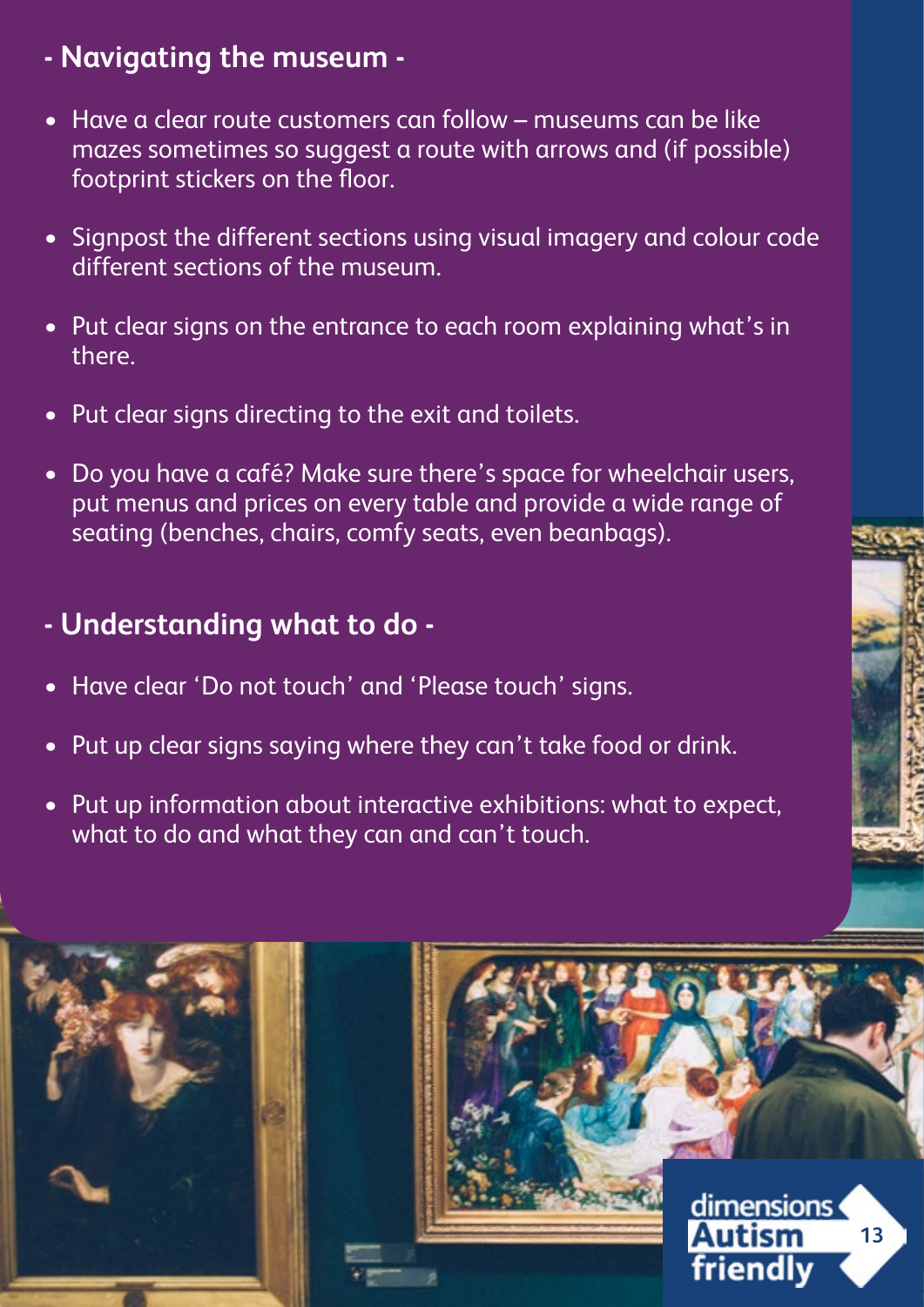## <span id="page-13-0"></span> **Going a step further**

These are the basic steps you can take to make your museum more autism friendly.

But there are some extra steps you can take to make the experience even more inclusive and enjoyable for your customers on the spectrum.

### **Provide specific times for extra autism adjustments**

Some people might only feel comfortable in the museum when they know that the environment is autism friendly, and that other customers are completely aware and comfortable this is an autism friendly time.

This gives you the opportunity to implement more autism friendly adjustments (reducing the lighting, having extra staff on hand to provide further support and guidance and providing some sensory equipment) as well as getting a better understanding about your autistic customers and what interests they have.

### **Create a private space**

If you have the space available, make it clear to customers that there is somewhere private, quiet and calm they can use if they start experiencing sensory overload.

Some time to relax might be the difference between a meltdown or shutdown, and having to leave or being able to continue their time at the museum.

> dimensions Autism **14** friendly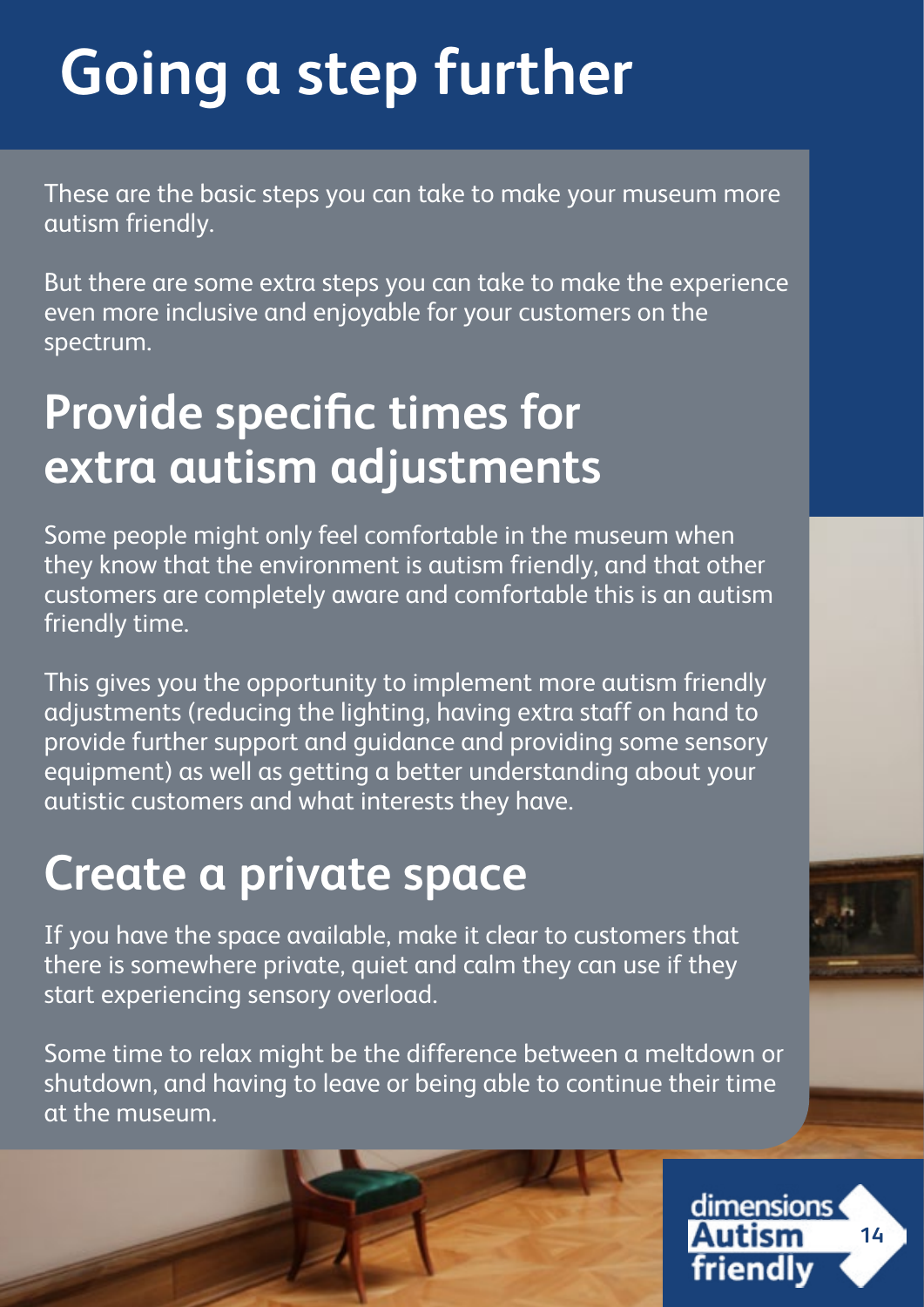### <span id="page-14-0"></span>**Create a sensory space**

If you have a private area away from hustle and bustle, you can create a sensory room or space for customers. This can be an area where children can go to enjoy some sensory activities.

Provide some board games and educational books and resources for entertainment, including fidget toys for self-stimulatory behaviour (stimming).

Projectors with calming scenes, fairy lights, floor mats, beanbags, cushions and pop-up tents are great ways to create a comfortable and welcoming environment.

Customers can use this area when the museum becomes too overwhelming.

This sensory space can be a place for someone to self–regulate and take a moment to calm. It helps them to reset so they can enjoy the museum at their own pace.

Make sure it's clear this sensory space is autism friendly and isn't a play area for children – the confusion and noise could cause stress and deter your customers who have autism. Signs saying that stimming and movement is welcome, but that customers need to be safe and respect others, are also important.

### **Host autism specific events**

When you have got to know your customers, you might want to host events they'd enjoy.

Are some of your customers fascinated with local history? Is there an exhibition that's proving popular? Ask an expert to host a talk about it or invite the artist to host an event.

> dimensions **Autism 15** friendly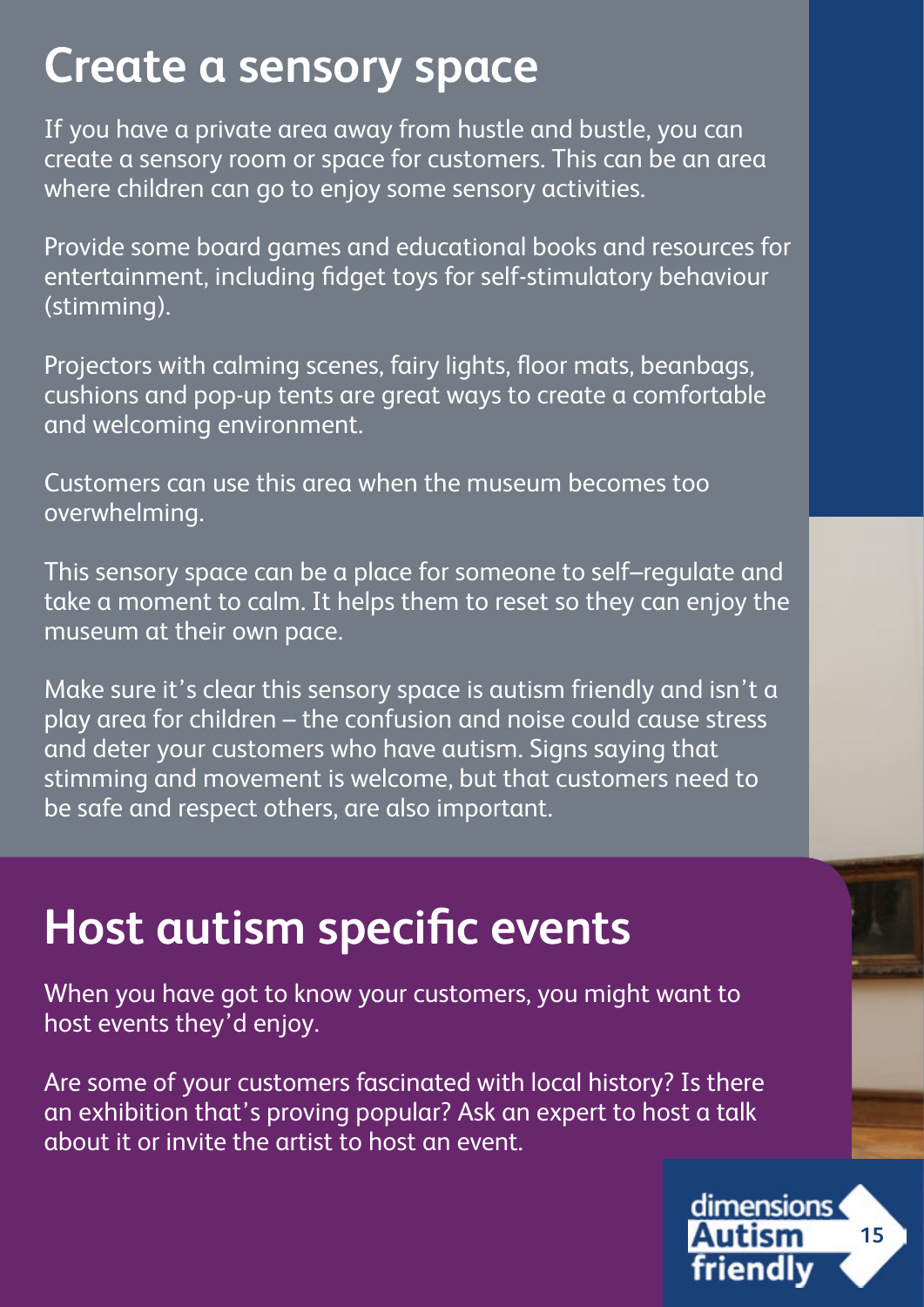#### **- When hosting events -**

- Don't overfill make sure there are free spaces for customers to sit, move around, change seats and mitigate feeling cramped in.
- Ask customers what adjustments would help them in advance and let them know you'll do what you can to accommodate.
- Create a social story and even a video to walk them through what to do and what to expect. This should include a schedule for the event.
- Put signs and posters up so it's clear where they are, where they should go and what they're there for.
- If it isn't an autism specific event, allow customers with autism to come earlier than the other customers so they can get settled.
- Have everything set up and ready to go before customers arrive.
- Assign someone who is responsible for the event so they can act as compère; introducing the event, explaining what to expect from their time there, what adjustments are in place, directions to the nearest toilet and who they can go to with questions or suggestions.
- If it isn't a free event, finalise payment before the event and if something goes wrong offer a partial refund etc – you don't want to be chasing customers for payment if they're busy supporting someone or they have to leave suddenly.
- Put up clear signs saying where they can't take food and drink.
- Make a quiet space available for customers who want to leave and calm down – put up signs to show where it is and have someone available to let others know if it's occupied.

These events could be open for anybody to come to, with a focus on them being autism friendly.

Always make it clear that the environment is autism friendly and if anyone has any questions they can speak to a member of the team.

dimensions **Autism 16** friendly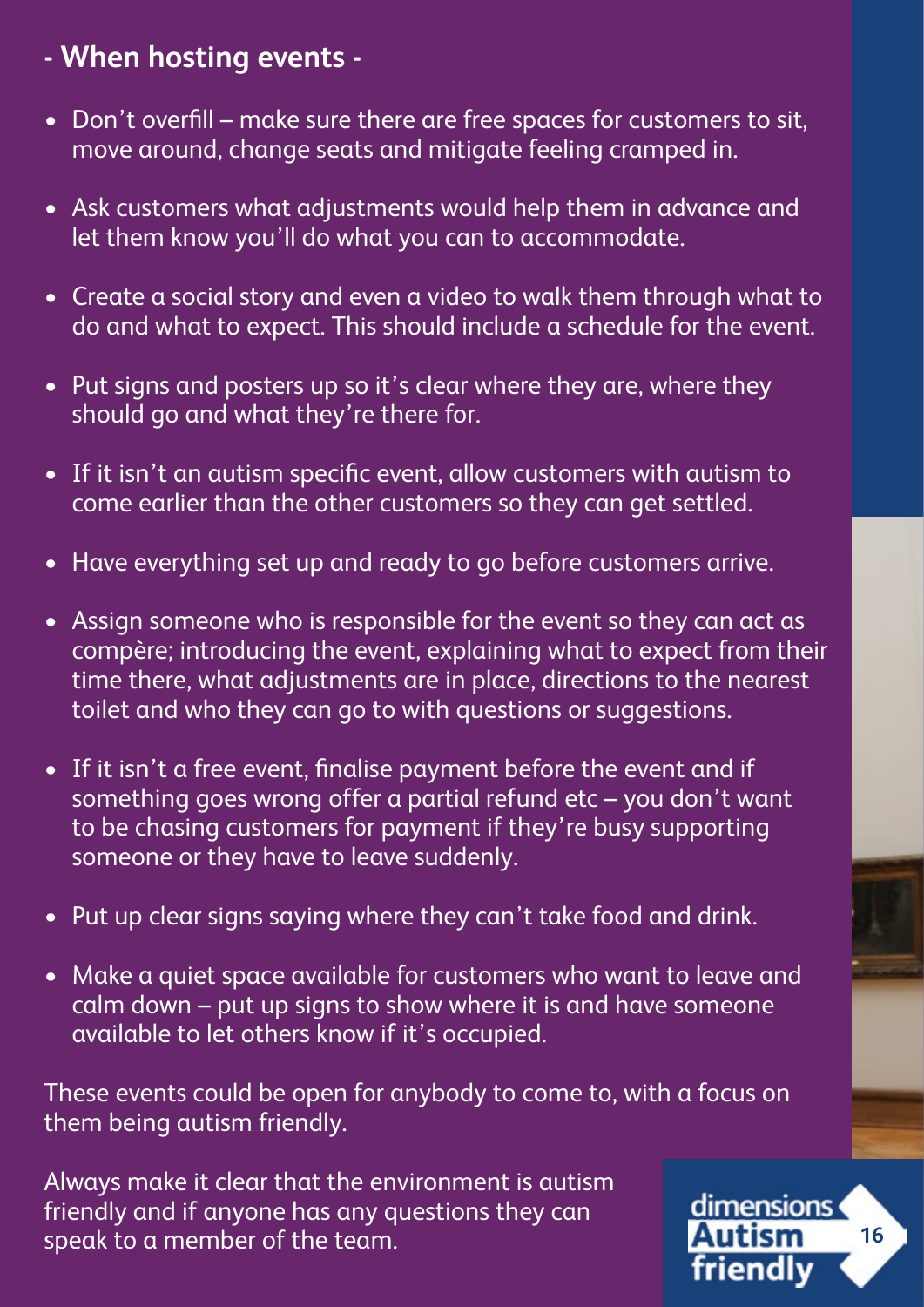## <span id="page-16-0"></span>**Promoting your autism friendly work**

Promoting your autism friendly museum and events is key to growing your customer base.

They need to trust your space and feel confident that your staff team understands autism and other customers won't judge.

There are a number of ways you can promote autism friendly museums to your local community – don't keep it all online, provide printed materials and talk to people locally too. Word of mouth will be your greatest asset.

Remember to keep autism friendly at the forefront of your messaging and design – keep the language simple and inclusive (say what you mean) and the design clean with a good contrast (no garish fluorescent colours). Use this as an opportunity to engage with potential customers and showcase your autism awareness and understanding.

### **Promoting nationally**

Email [dimensionscampaigns@dimensions-uk.org](mailto:dimensionscampaigns%40dimensions-uk.org?subject=) and let us know you're an autism friendly museum! We'd love to hear more and discuss opportunities for Dimensions to share your work across our digital channels and PR.

Dimensions are well known for autism friendly cinema screenings, so we can share your work with thousands of potential customers and provide extra support and guidance to develop your autism friendly work.

dimensions **Autism 17** friendly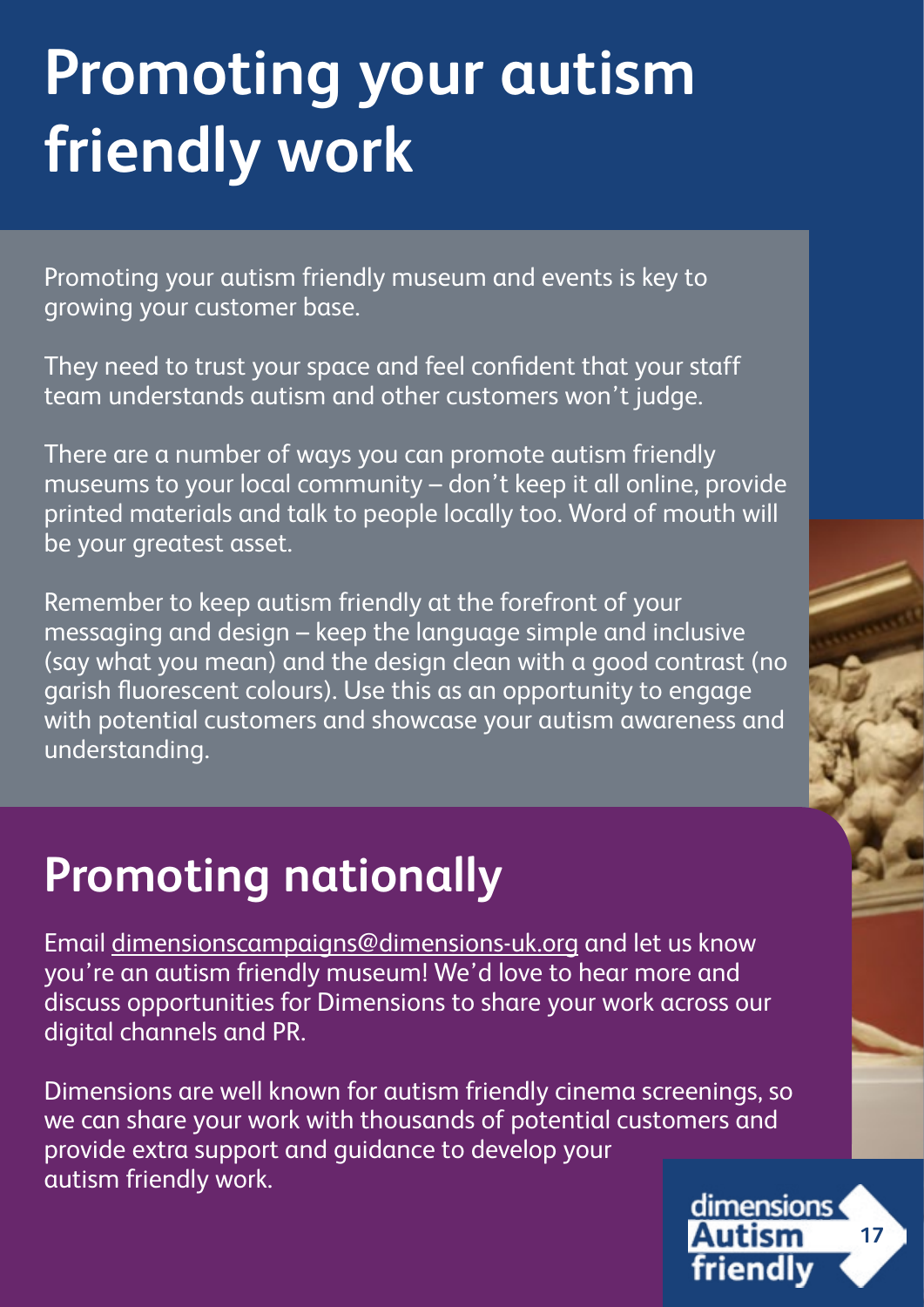### <span id="page-17-0"></span>**Promoting on social media**

Using your Facebook page or Twitter account is a great way to promote your autism friendly museum and events.

Share your work, events you're holding and provide customer service for customers who have questions.

Follow @DimensionsUK on Twitter, Facebook and Instagram and tag us in your posts so we can share them too.

Using popular hashtags, tagging relevant accounts and posting on relevant Facebook pages can all help your reach.

#### **Consider these autism hashtags:**

- #autismfriendly
- #autismmuseums
- #sensoryfriendly
- $\#$ nsd

### **Promoting locally**

You can promote your autism friendly museum and events locally by reaching out to local support services, groups, schools and publishing on directories.

Having positive and proactive relationships with local groups, schools and charities is critical but building those trusting networks takes time.

Hosting joint events, inviting them to tour the museum and getting their feedback and advice will help you develop that relationship as well as better understanding local needs and expectations.

Your offline work should also support your online work, if you have posted on a local group's social media account call them to explain a little more and share flyers they can distribute.

> dimensions **Autism 18** friendly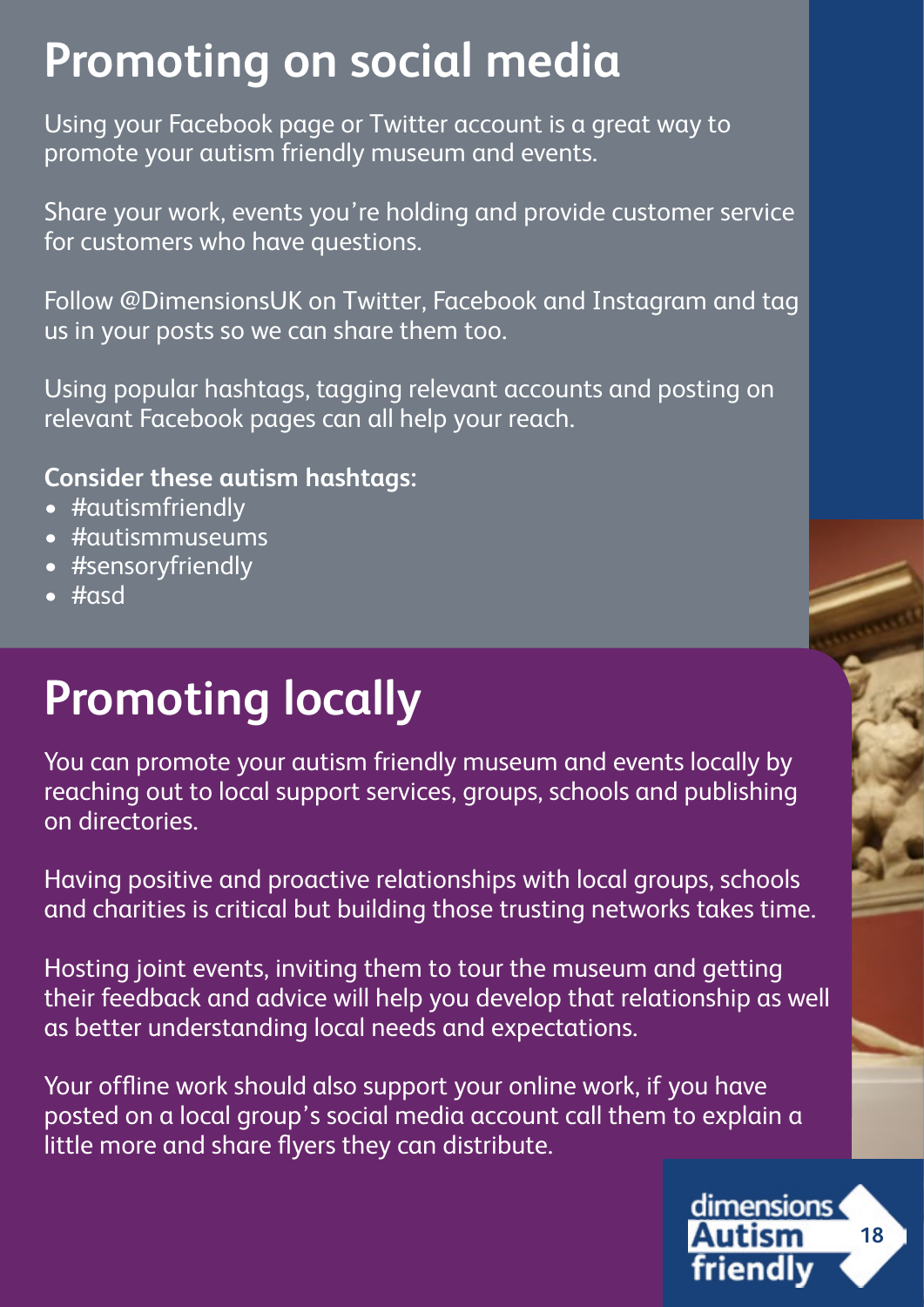### <span id="page-18-0"></span>**Where to find local services**

To grow your audience at a local level, we strongly recommend that you contact your local authority to access information on local services and organisations.

Finding your Local Authority: [gov.uk/find-your-local-council](http://www.gov.uk/find-your-local-council ) 

Search for Local Offer – this is the provision made by each local authority. Local Offer is a way local authorities give children and young people with special educational needs (SEND) and/ or disabilities and their parents or carers information about what activities and support is available in the area where they live.

Most local authority websites will have a section dedicated to 'disability services' and will generally have separate listings for adults and children (Disabled Children Services/Adult Care and Health). You may find that your local authority has collated all the information into a downloadable information pack.

The local authority websites will have contact details for children's centres, schools, outreach teams, local services and organisations for people with autism, all of which are great places to contact and pass on information about your museum and events.

The National Autistic Society also has an A-Z directory of available services around the country, an excellent resource to use to see who you can contact in your local area.

NAS Services Directory: [autism.org.uk/directory/a-to-z/l=A.aspx](http://autism.org.uk/directory/a-to-z/l=A.aspx) The majority of the services are listed alphabetically, starting with the town name of where the organisation is based. If you are unable to see anything relevant on the list, there is also the option to do an advanced search [autism.org.uk/directory/advanced-search.](http://www.autism.org.uk/directory/advanced-search.aspx  ) [aspx](http://www.autism.org.uk/directory/advanced-search.aspx  ) 



dimensions **Autism 19** friendly